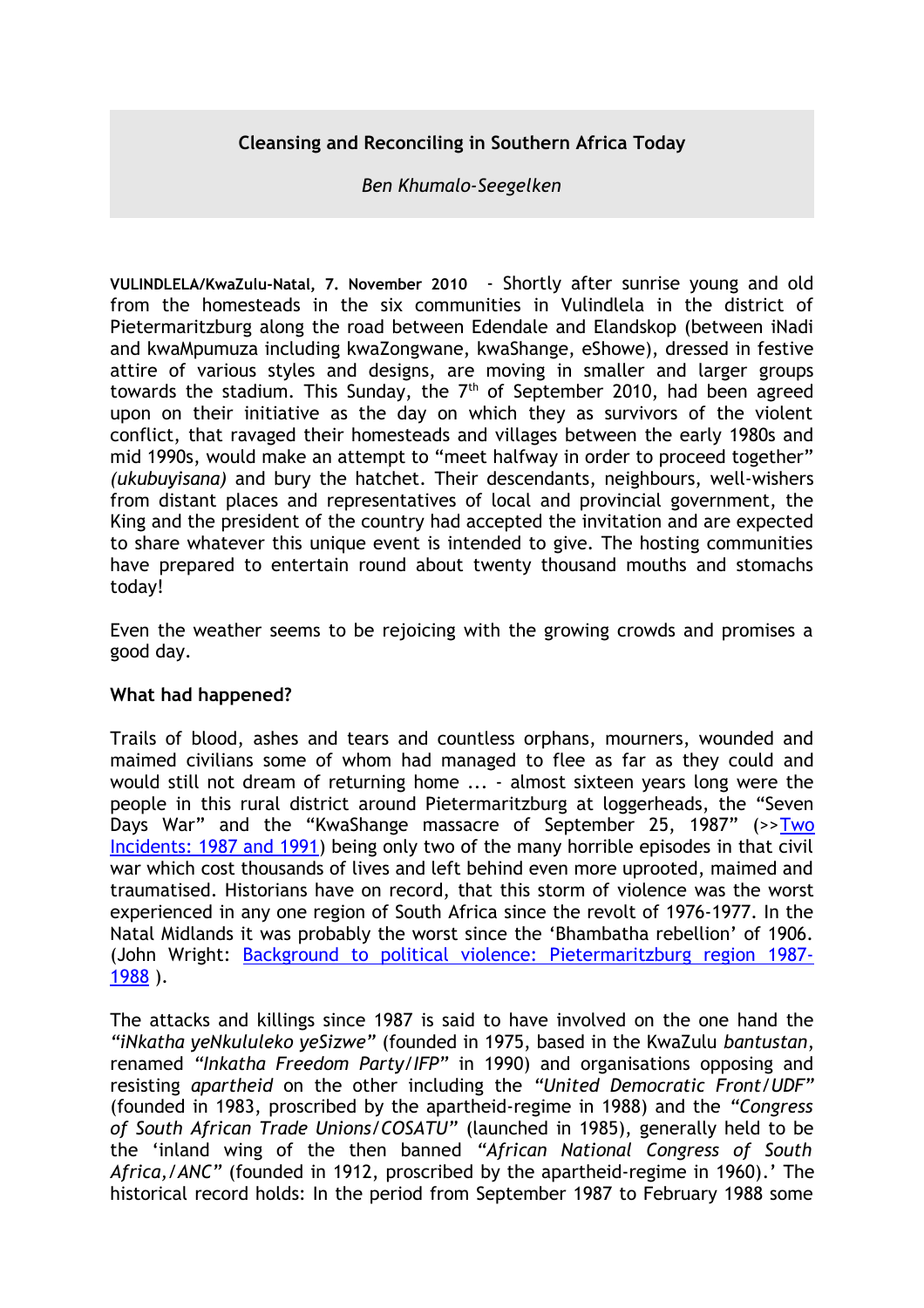500 people were killed in the fighting. Two-thirds of the victims whose political affiliations are known were supporters of UDF-linked organizations, and one-third of *Inkatha*. By contrast, very few, if any, *Inkatha* supporters were detained, and in spite of a series of court injunctions against them, the vigilante leaders were allowed to remain at large and active.

# **Cleansing and Reconciling**

The "Cleansing Ceremony" in the hands of religious leaders from the six communities involved lasting up to the early hours of the day for reconciling brought the survivors and their descendants together and accorded them the opportunity of grappling together finding words and gestures to express their feelings of grief, shame and remorse, exchange experiences of mourning, distress and trauma, solemnly articulate their longing for forgiveness and pledge their commitment to healing, restoration and reconciliation. How kind of them to have allowed me participate as their guest!

My memories flash back up to early childhood: Narratives on ceremonies of *ukuHlambulukelana* and *iHlambo* ('coming to terms with each other once more'; cleansing, restoring spotlessness and respectability) that my fore-bearers are said to have performed in similar instances, in order to get rid of the invisible depressing shadow and be relieved from the night-mares resulting from humanblood on their hands since the attacks and combats they had have to go through. They would, so I was told, under the supervision of an acknowledged healer *(inyanga)*, undergo treatment including *izintelezi* (medicinal mixture particularly for expelling and keeping at bay certain evil spirits), *imibhemiso* (medicinal mixture for inhalation), *imbiza* (medicinal mixture for internal cleansing by way of vomiting and letting out unhealthy substances) and *amakhubalo* (herbal remedies recommended for a variety of situations of healing, recovery or prevention of ailments and evil spirits). They would engage in conversation among themselves and with *abaphansi* ('those down there' = the ancestors) to whom they speak as if they were physically present and, by so doing, embark onto a new basis of 'living in community beyond the disruption their relations had undergone'. I guess some of these or similar motives might be underlying the cleansing and reconciling ceremony in Vulindlela as well.

When King Zwelithini and the Royal House set foot on the site of the ceremony and the recitator started setting the occasion in the ceremonial framework appropriate to it by recalling certain moments of the history of this part of the world in the words of the *izibongo zeNkosi uShaka* (eulogy to King Shaka), it dawned to me in a very impressive way just how significant the endeavours of the people of Vulindlela are and can be for the people of the province of KwaZulu-Natal today, home of the largest population-group and one of the most diversified sectors of the country's and Southern Africa's population. The words the Zulu monarch found in his address later on to affirm the good intentions expressed by the hosting communities, to admonish and spur young and old, reprimand grumblers and troublemakers and encourage the reconciling communities to continue steadfastly and sustainably, were taken heed of by over twenty thousand attentive participants in and around the stadium. President Jacob Zuma, KwaZulu-Natal Premier Dr Zweli Mkhize and iNkosi Zondi of the hosting community underlined and emphasized in their statements the deeply felt commitment to *ukubuyisana* conclusively and in very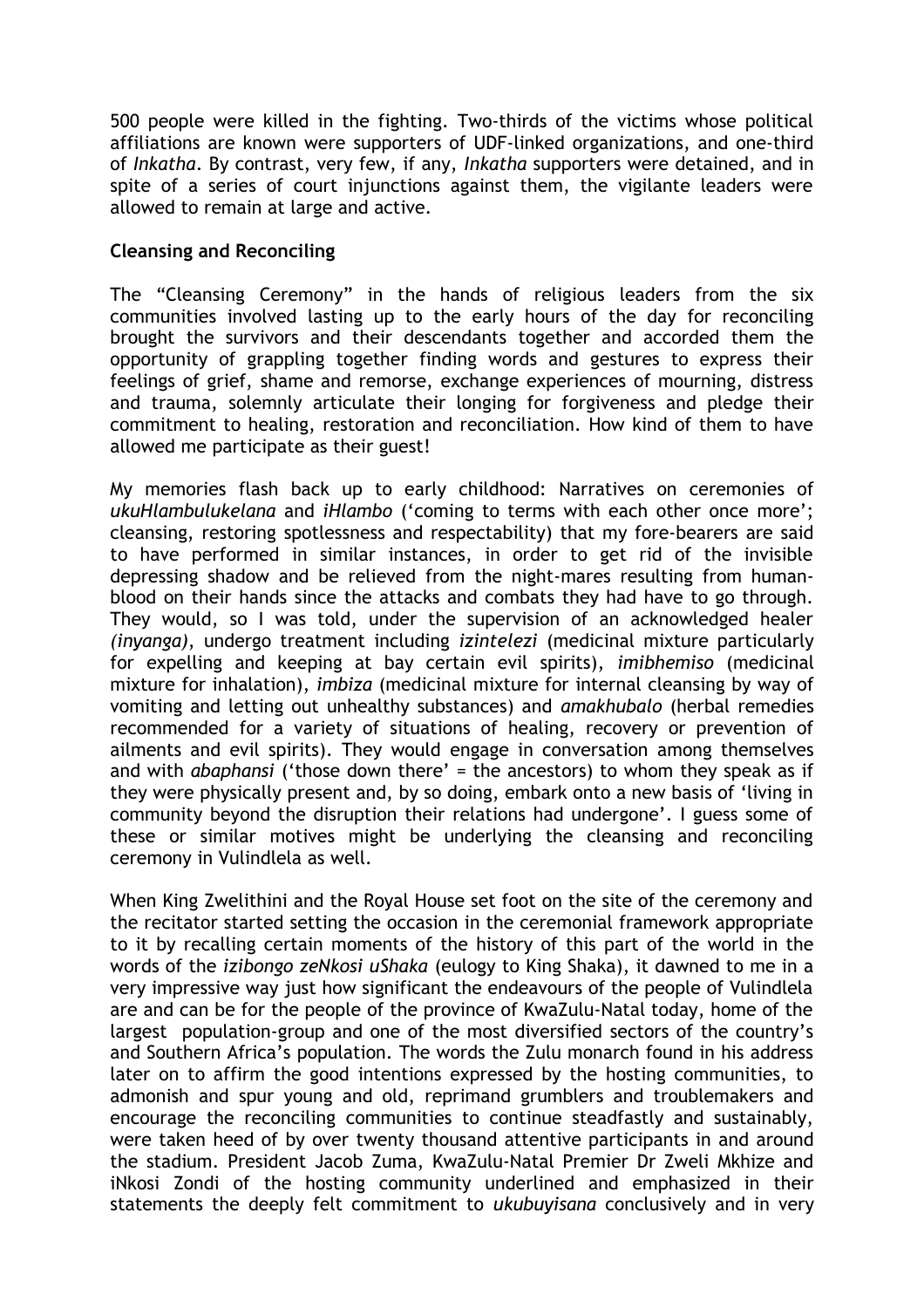convincing terms. *"Nkosi sikelel' iAfrika!"* - a more fitting anthem could not have been found to embrace this get-together with its many dimensions, facets and perspectives in the spirit of belonging together even beyond the atrocities endured.

Even in view of the extensive security measures employed to ensure safety and good implementation of the programme, happy faces and colourful costumes of various styles and designs prevailed throughout and characterised the crowds walking, singing, dancing or just sitting around at some distance and watching in amusement the event embracing them. The *"uMbimbi lweziNsizwa"*, the nucleus of survivors from all the six communities that initiated the ongoing attempt and today's event, responds friendly to the call to come forward, be seen and be thanked for their engagement. Standing ovation!

It was the six representatives of religious communities including *inkolo yendabuko* (ancestral religion), post-missionary indigenous faith societies (*AbakwaShembe –* the Nazarene Baptists), post-missionary mainstream religious traditions (Christianity) as well as the Islam and Hindu religions, who through their presence and the short but touching opening prayers brought vividly to mind, how diverse the peoples of Southern Africa especially in KwaZulu-Natal have become and what a significant role religion plays in their lives. The sermon by Dr Khoza Mgojo, one of those that had been tirelessly engaged in this region in intervening, mediating and healing throughout the tumultuous decades, laid ground for a get-together that could be joyous and fabulous without becoming less rooted and future-oriented.

# **"Ceremonial weapons" today and in future**

That the *"uMbimbi lweziNsizwa"* and the many other male celebrants in and outside the stadium carried each – matching to their festive attire - "ceremonial weapons" (a thin stick and a cow-hide shield) might, in view of the theme of the day and the intention underlying the event as such, at first have seemed contradictory and inappropriate; I, however, learnt during the course of the event to rediscover the difference between a thin stick strictly for symbolic and festive use and a thicker or sharpened one for use in encounter and defence. Whether people in post-conflict communities would ever learn again to look at and go about with weapons in a similarly differentiating way, I dare doubt. Female celebrants radiate refreshing joviality and impressive dignity – totally unarmed!

The fifteen tractors that the government presented to the six hosting communities in support of their effort to *ukubuyisana* and *ukukhumelana umlotha* are seen by most as a source of encouragement and an important reminder to the fact that "the success of a reconciliation process lies in the many daily endeavours people undertake to breathe, work, eat and grow together". Cultivating land and producing food could be the most appropriate framework for worthwhile struggles in growing together, said one of the initiators from *uMbimbi weziNsizwa.*

Returning home and going to school and to work the following day the celebrants of that event will already be walking beyond the point of unresolved conflict as part of a reconciling society. They will hopefully inspire even those who, like some of the key persons in one of the conflicting parties of those days, *iNkatha,* had failed